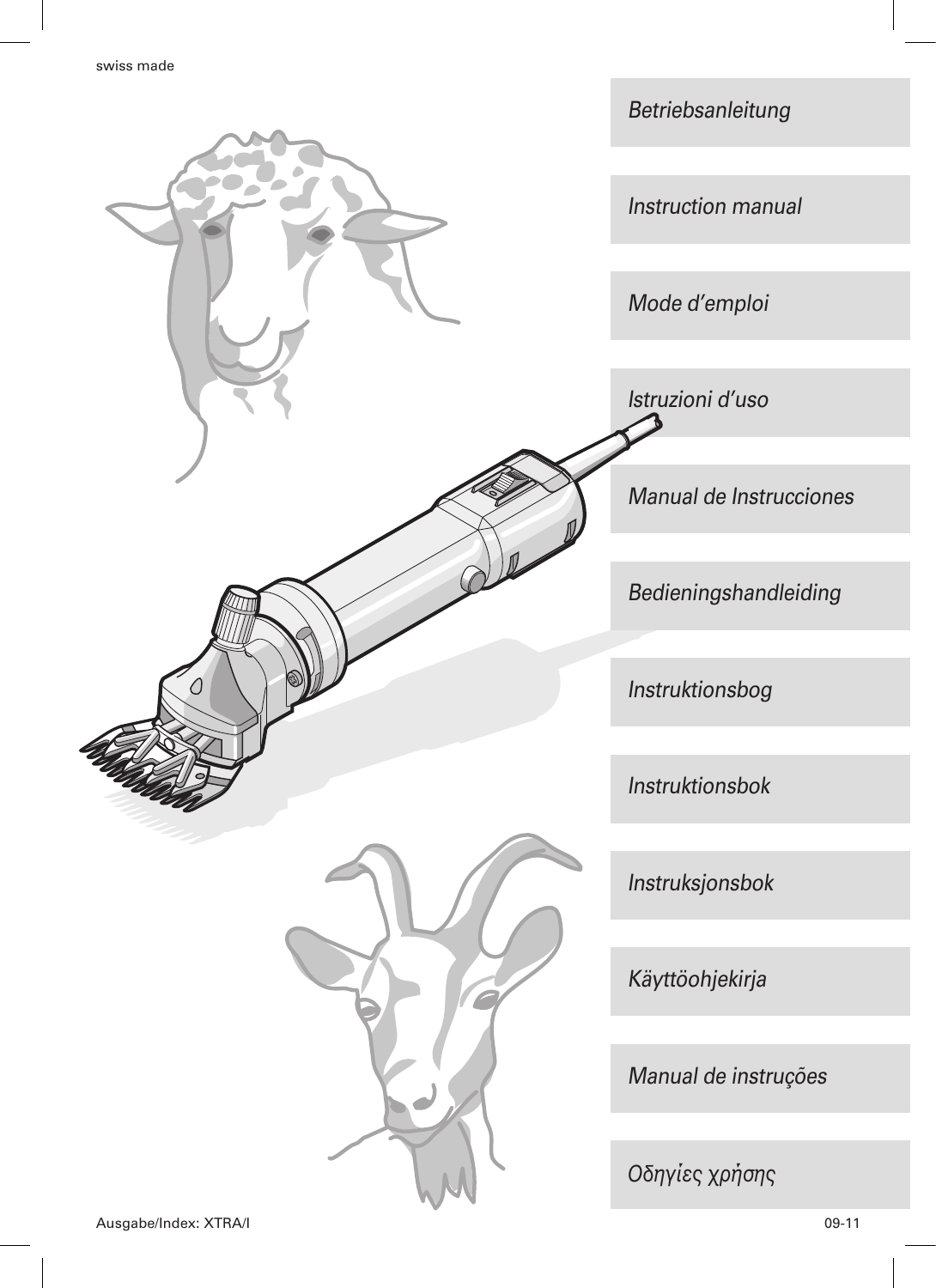## **Contents**

#### **1 Proper Use**

- 1.1 Overall View / Controls
- 1.2 Intended Use
- 1.3 Technical Data
- 1.4 Equipment Items

#### **2 Safety Regulations**

- 2.1 Introduction
- 2.2 Symbols and Warning Signs
- 2.3 Proper Use
- 2.4 Safety Principles
	- 2.4.1 Power Connections
	- 2.4.2 Servicing and Checking Requirement
	- 2.4.3 Noise Emission / Personal Protective Equipment
	- 2.4.4 Other Dangers
- 2.5 Essential Operator Skills

#### **3 Putting into Operation**

- 3.1 Controls and Operating Notes
- 3.2 Shearing Adjustment using the Tension Nut
- 3.3 Lubrication
- 3.4 Switching On / Off
- 3.5 Malfunctions

#### **4 Servicing**

- 4.1 Cleaning
- 4.2 Fitting the Shearing Blade
- 4.3 Resharpening the Shearing Blades
- 4.4 Cleaning the Air Filter
- 4.5 Changing the Shearing Head (Option)
- 4.6 Storing the Shearing Machine

#### **5 Repairs**

- 5.1 Introduction
- 5.2 Malfunction Lists

#### **6 Environmental Protection and Disposal**

- 6.1 Introduction
- 6.2 Material Categories

#### **7 Contact Addresses**

**Illustrations:** at the end of the instructions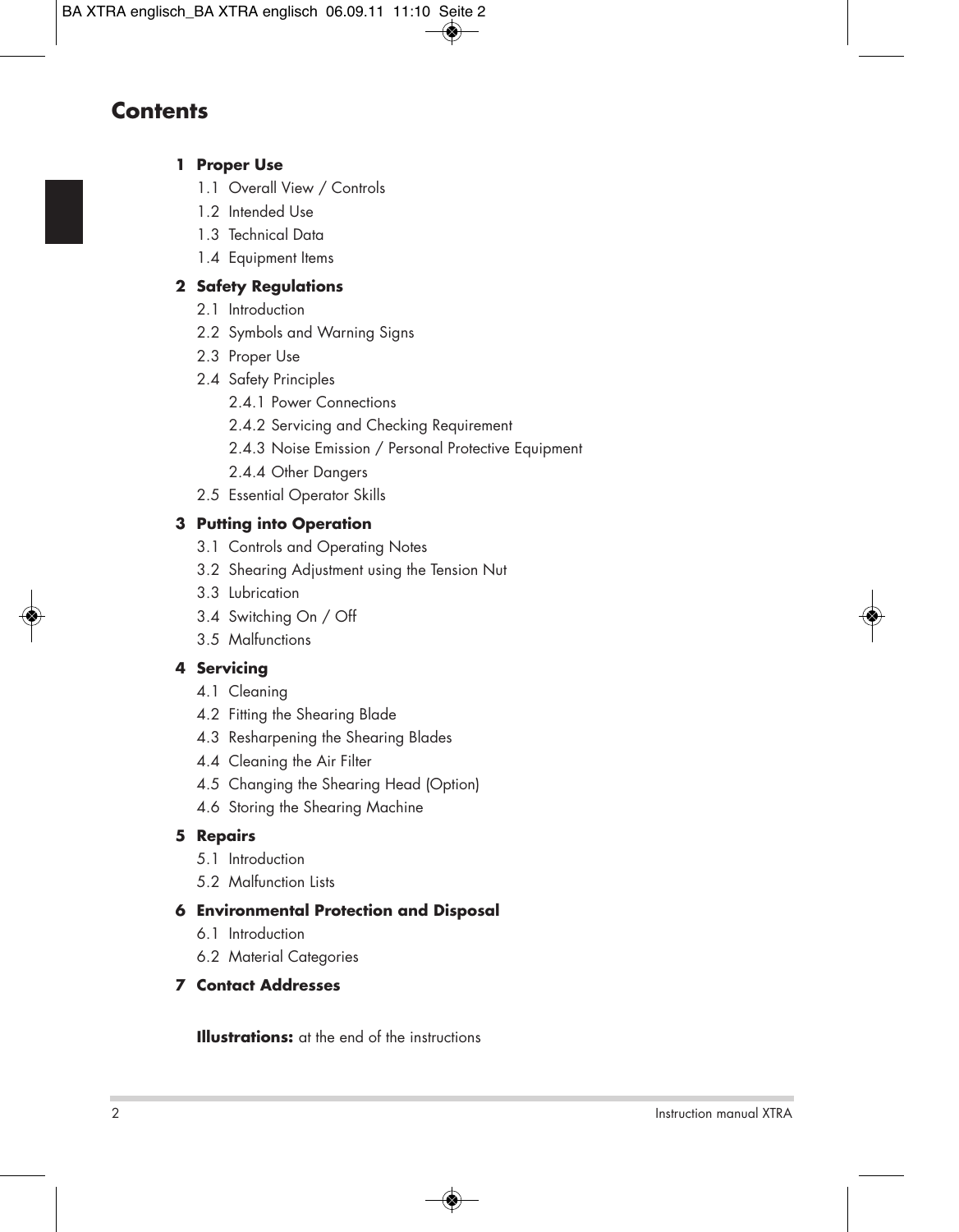# **1 Proper Use**

## **1.1 Overall View / Controls**

### **Component Names**

|                 | <b>POS DESCRIPTION</b>                      |        | POSDESCRIPTION |    |                                              |    |
|-----------------|---------------------------------------------|--------|----------------|----|----------------------------------------------|----|
| 1               | Shear head case XTRA/12V                    | 1х     |                |    | 38 Rotor XTRA 240V<br>incl. Pos. 37          | 1x |
| $\overline{2}$  | Swivelling fork XTRA/12V                    | 1x     |                |    | 38 Rotor XTRA 120V incl. Pos. 37             | 1x |
| 3               | Sheep shearing head cover XTRA/12V black    | 1x     |                |    | 39 Spring washer 626                         | 1x |
| $\overline{4}$  | Chicken feet 2.5" XTRA/12V right            | option |                |    | 40 Ball bearing 626-2Z                       | 1x |
| 5               | Chicken feet 2.5" XTRA/12V left             | option |                |    | 41 Socket head cap screw M3 x 72.5           | 2x |
| 6               | Chicken feet 3" XTRA/12V left               | 1x     |                |    | 42 Ribbed washer M3                          | 2x |
| 7               | Chicken feet 3" XTRA/12V right              | 1x     |                |    | 43 Spacer sleeve XTRA                        | 2x |
| 8               | Retaining spring XTRA/12V                   | 1x     |                |    | 44 Airflow quide, XTRA                       | 1x |
| 9               | Cogwheel Z30 XTRA/12V black                 | 1x     |                | 45 | Stator XTRA 240V                             | 1x |
| 10              | Gauge plate 2.5" XTRA/12V                   | option |                |    | 45 Stator XTRA 120V                          | 1x |
| 11              | Gauge plate 3" XTRA/12V                     | 1х     |                |    | 46 Motor housing XTRA Heiniger grey          | 1x |
| 12              | Crankshaft XTRA/12V                         | 1x     |                | 47 | Carbon brushes with spring + protection      |    |
| 13              | <b>Ball XTRA/12V</b>                        | 1x     |                |    | cap XTRA/HANDY                               | 2x |
| 14              | Retaining ring XTRA/12V                     | 1x     |                |    | 48 Brush cap XTRA/HANDY                      | 2x |
| 15              | Tension nut bushing screw XTRA/12V          | 1x     |                |    | 49 Cable XTRA/HANDY with EURO plug           | 1x |
| 16              | Centre post XTRA/12V                        | 1x     |                |    | 49 Cable XTRA/HANDY with AUS plug            | 1x |
| 17              | Comb screw sheep                            | 2x     |                |    | 49 Cable XTRA/HANDY with USA plug            | 1x |
| 18              | Tension nut XTRA/12V Heiniger               | 1x     |                |    | 50 Anti-kink sleeve XTRA/HANDY EURO/AUS      | 1x |
|                 | 19 Locknut XTRA/12V                         | 1x     |                |    | 50 Anti-kink sleeve XTRA/HANDY/12V USA       | 1x |
| 20 <sup>°</sup> | Sliding sleeve XTRA/12V                     | 1x     |                |    | 51 PT-screw KA25 x 6                         | 1x |
| 21              | Ball bearing 608-2RS                        | 1x     |                |    | 52 Switch housing, upper XTRA black          | 1x |
|                 | 22 Countersunk head screw M4 x 28           | 2x     |                |    | 53 Retaining screw M3.5                      | 1x |
| 23              | Countersunk screw M4 x 8                    | 2x     |                | 54 | Overload security switch XTRA 1A / 240V      | 1x |
| 24              | Circlip for shaft Ø6                        | 1x     |                |    | 54 Overload security switch XTRA 1.8A / 120V | 1x |
| 25 <sup>1</sup> | PH-screw M4 x 10                            | 2x     |                |    | 55 Main switch XTRA/HANDY/12V                | 1x |
| 26              | Ball bearing 608-2Z                         | 1x     |                |    | 56 Capacitor 0.15µF XTRA/HANDY 240V          | 1x |
| 27              | Sheep shearing head 3" XTRA/12V with blades | 1x     |                |    | 56 Capacitor 0.15µF XTRA/HANDY 120V          | 1x |
| 28              | Socket head cap screw M3.5 x 8              | 7x     |                |    | 57 Cable grip XTRA/HANDY AUS                 | 1x |
| 29              | Gearbox housing XTRA/12V black              | 1x     |                |    | 57 Cable grip XTRA/HANDY/12V EURO/USA        | 1x |
| 30              | Coqwheel Z21/12 XTRA                        | 1x     |                |    | 58 Clamp XTRA/HANDY/12V                      | 1x |
| 31              | Spindle XTRA/12V                            | 1x     |                |    | 59 Socket head cap screw M3 x 25             | 1x |
|                 | 32   Seal XTRA/HANDY/12V                    | 1x     |                |    | 60 Dust cover XTRA/HANDY/12V                 | 1x |
|                 | 33 Centering flange XTRA/HANDY              | 1x     |                |    | 61 Switch housing,                           |    |
|                 | 34 Spring washer 608                        | 1x     |                |    | lower XTRA/HANDY/12V black                   | 1x |
|                 | 35 Ball bearing 608-2Z                      | 1x     |                |    | 62 Socket head cap screw M3 x 6              | 4х |
|                 | 36 Retaining ring for bores Ø22             | 1x     |                |    | 63 Filter cover complete                     |    |
| 37              | Fan wheel XTRA                              | (1x)   |                |    | XTRA/HANDY/12V black                         | 1x |
|                 |                                             |        |                |    | Converter EURO/GB plug                       | 1x |



Illustr. 1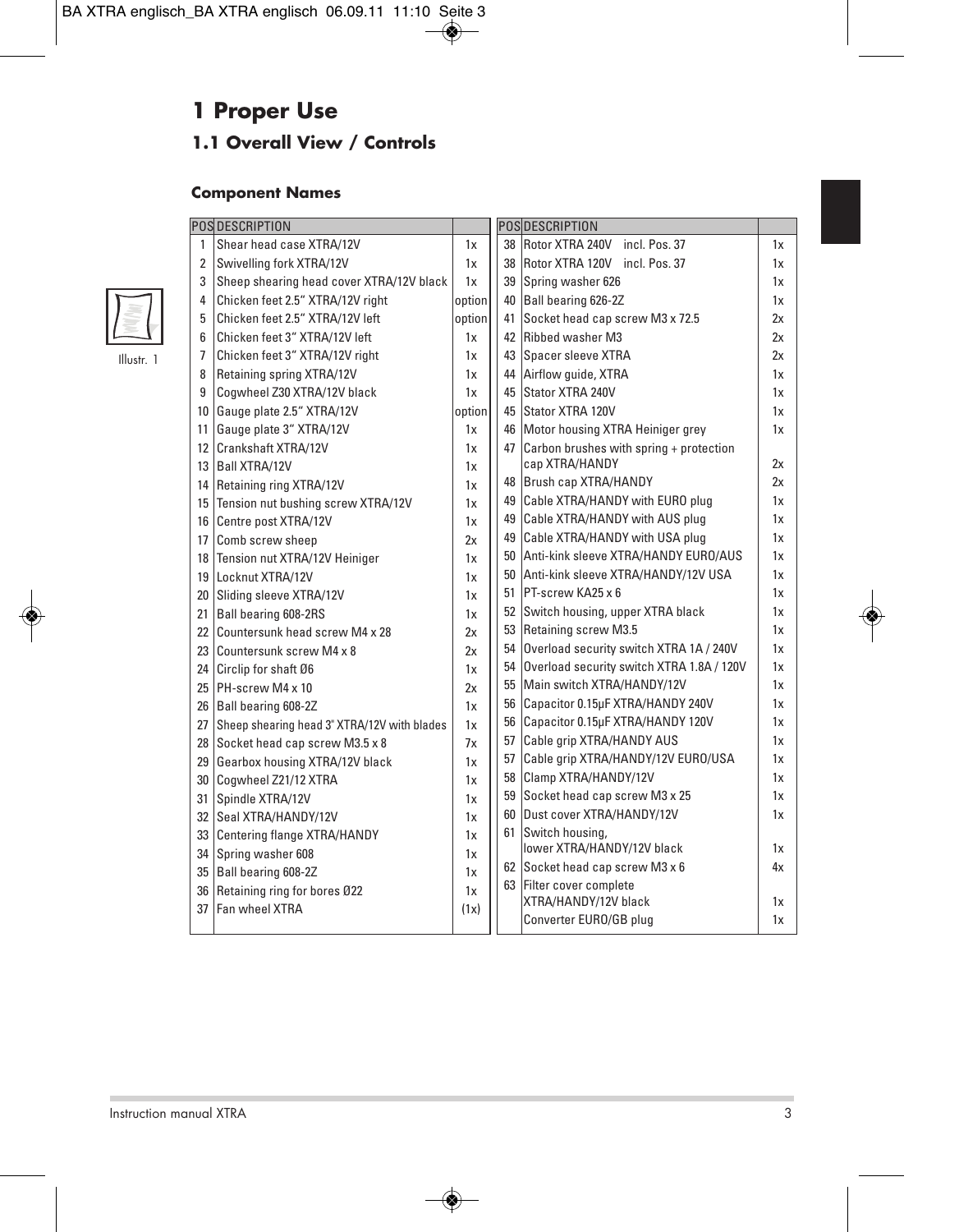## **1.2 Intended Use**

The shearing machine is intended exclusively for use on sheep and goats, as well as llamas, alpacas and other members of the camel family. Its use can also be extended to cattle and horses by changing the standard shearing head.

Other uses, in particular using the machine on people, are expressly prohibited.

### **1.3 Technical Data**

| <b>Model Designation:</b>           | VS84-S (Shearing)                                                  |  |
|-------------------------------------|--------------------------------------------------------------------|--|
| Mains Voltage:                      |                                                                    |  |
| Motor Output:                       |                                                                    |  |
| RPM:                                | see rating plate                                                   |  |
| <b>Fuse Protection Needed:</b>      |                                                                    |  |
| Dimensions (W/H/L):                 | approx. $80 \text{ mm} \times 95 \text{ mm} \times 350 \text{ mm}$ |  |
| Weight, excluding cable:            | 1560 g                                                             |  |
| Max. Ambient Temperature:           | $0^{\circ}$ C - 40 $^{\circ}$ C                                    |  |
| Max. Air Humidity:                  | 10% - 90% (relative)                                               |  |
| Noise Emission (L <sub>pAm</sub> ): | 93 dB(A) (DIN-45635-1/04.84 + BG-PAS 26)                           |  |
| Acceleration (a <sub>vhw</sub> ):   | 11 m/sec <sup>2</sup> (EN-28662-1/01.93)                           |  |
|                                     |                                                                    |  |

#### **1.4 Equipment Items**

1 Shearing Machine with Shearing Head, 1 Pair of Shearing Blades, 1 Special Screwdriver, 1 Bottle of Special Lubricating Oil, 1 Cleaning Brush, 1 Set of Operating Instructions,

1 Transport and Storage Case

## **Options:**

- Alternative exchangeable clipper head (for cattle and horses)
- Various shearing + clipper blades

## **2 Safety Regulations**

## **2.1 Introduction**

This section describes the mandatory safety regulations which must be observed when using the shearing machine.

**All persons undertaking work on or with the machine have an obligation to read the operating instructions.**

**The operating instructions must be kept safely in the storage case and accessible at all times.**

## **2.2 Symbols and Warning Signs**

Various symbols are used in the operating instructions. They refer to potential dangers or point to technical information, the non-observance of which will lead to personal injury, damage to objects or inefficient operation.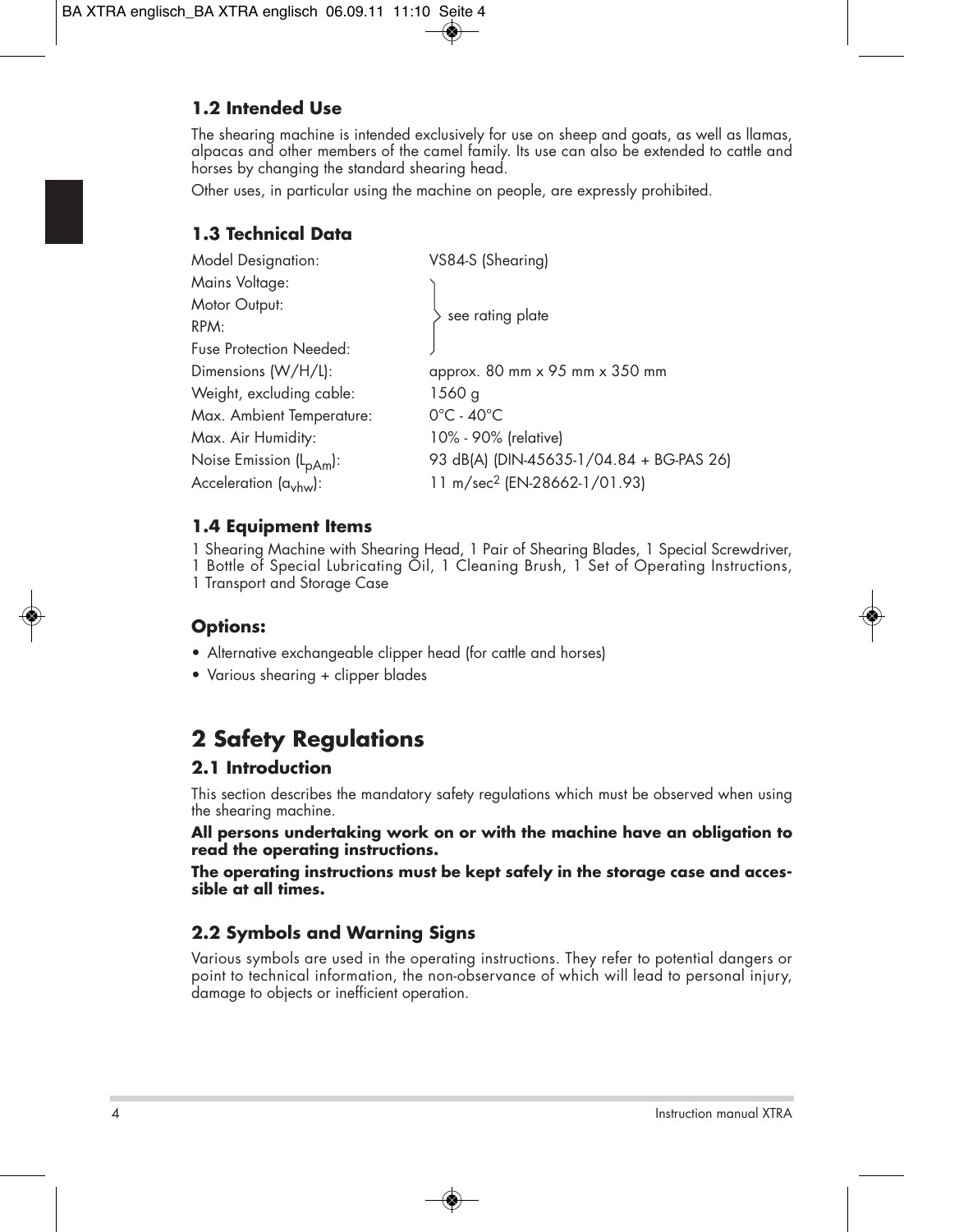## **Danger Symbols**

#### **Warning**

indicates a potentially dangerous situation. If preventive action is not taken, death or very serious injury could result.



#### **Caution**

indicates a potentially dangerous situation. If preventive action is not taken, the consequences could be slight or minor injuries.

## **Information Symbols**



#### **Note**

Note, non-compliance with which can lead to operating malfunctions or damage.



#### **Pictorial Note**

This symbol, together with its number, refers to the relevant illustration at the end of the instructions.

#### **2.3 Proper Use**

The use to which the machine is intended for is described in Section 1.2.



The following applies to safe operation: The details at Section 1.3, "Technical Data", count as mandatory operating limits and ratings.

Shearing other animals, in particular dangerous animals such as beasts of prey and the like, counts as mis-use. This could lead to circumstances dangerous to life and limb.

The appliance is not intended for use by young children or infirm persons. If used with a cord extension device or portable outlet device, ensure such devices are positioned so as not to be subjected to splashing or ingress of moisture.

#### **2.4 Safety Principles 2.4.1 Power Connections**



Only insert the plug into undamaged sockets. Defective installations can cause an electrical shock or a short circuit. Outside sockets must be equipped with a fault current breaker (Fl). Observe the relevant national regulations.

Cleaning and servicing should only be done with the mains plug pulled out.

Never let a machine with its cable plugged in, lie around unsupervised. Keep children away from the working area and store the machine out of their reach.

## **2.4.2 Servicing and Checking Requirement**

Only operate the shearing machine if it is undamaged and in a proper condition. Any defects to the housing or the electrical cable should be rectified by a repair or service agent.



## **2.4.3 Noise Emission / Personal Protective Equipment Wear Ear Protectors!**

Typical sound emissions when working are 93 dB(A). We recommend that ear protectors should always be worn when working.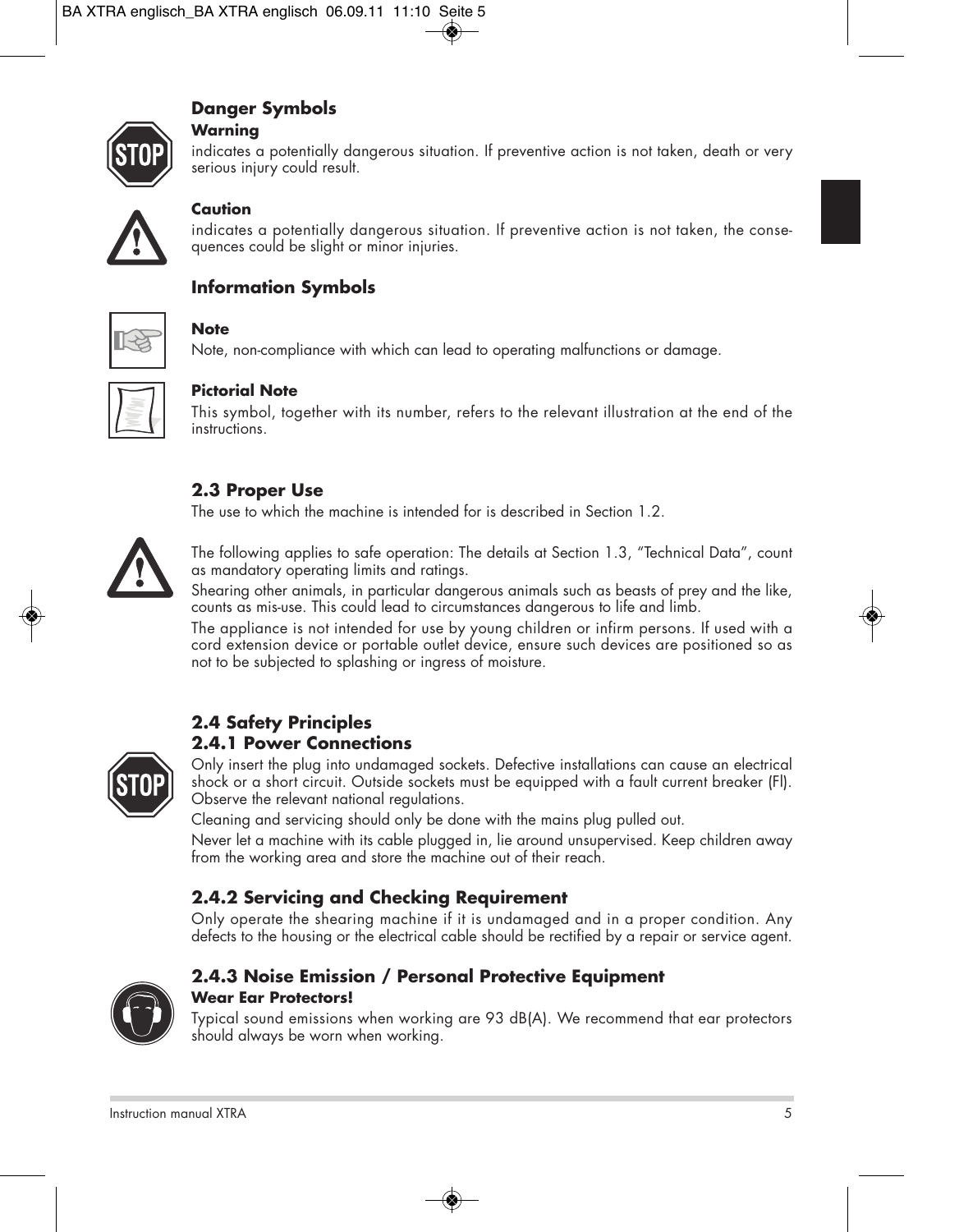



For your personal protection we recommend that you wear protective goggles and gloves.

Personal protective equipment is to be provided by the operator.

#### **2.4.4 Other Dangers**

Should evidence of dangers or potential dangers, not directly related to the shearing of animals, occur during operation, we would ask you to inform us. This also applies to dangerous technical deficiencies.

## **2.5 Essential Operator Skills**

Operating the machine safely makes only small demands of the operator. However, it is essential that they are observed and carried out.

- The operator must be experienced in handling the animals to be shorn.
- The operator must have read and understood the instructions or have been instructed by an expert in the machine's use and have had the potential dangers explained.

Children are not permitted to operate the equipment.

## **3 Putting into operation**

## **3.1 Controls and Operating Notes**



There are dangers inherent in the improper use of electrical equipment, especially stockbreeding equipment! Before taking the machine into use, you should observe the following accident-prevention measures:

- The mains voltage must be the same as that shown on the nameplate. The machine may only be connected to an AC supply.
- Avoid all contact with the moving shearing blades.
- Even when the machine is switched off, do not handle the area of the shearing blades as long as the machine is connected to a power source. Always disconnect the power supply before working on the shearing blades/shearing head.
- Avoid touching any machine which is in contact with any liquids. Never shear wet animals. Any liquid which has got into the machine will lower the electrical insulation. There is then the danger of an electric shock or short circuit. Only clean the machine when dry using a brush or the cleaning brush provided.
- An electric cable lying loose on the ground for any distance can snag and become a source of danger. Before starting to shear, lay the cable out carefully and safely. Avoid any kinks in the power cable and prevent it becoming entangled. Animals must not stand on or walk across the power cable or get caught in it. Never wrap the power cable around the machine and keep it away from hot surfaces and objects. This may result in breaks and damage to the insulation. The cable should be regularly checked for damage.
- 
- Switch the machine to OFF (Position 0: Illustration 2) before pulling out the plug.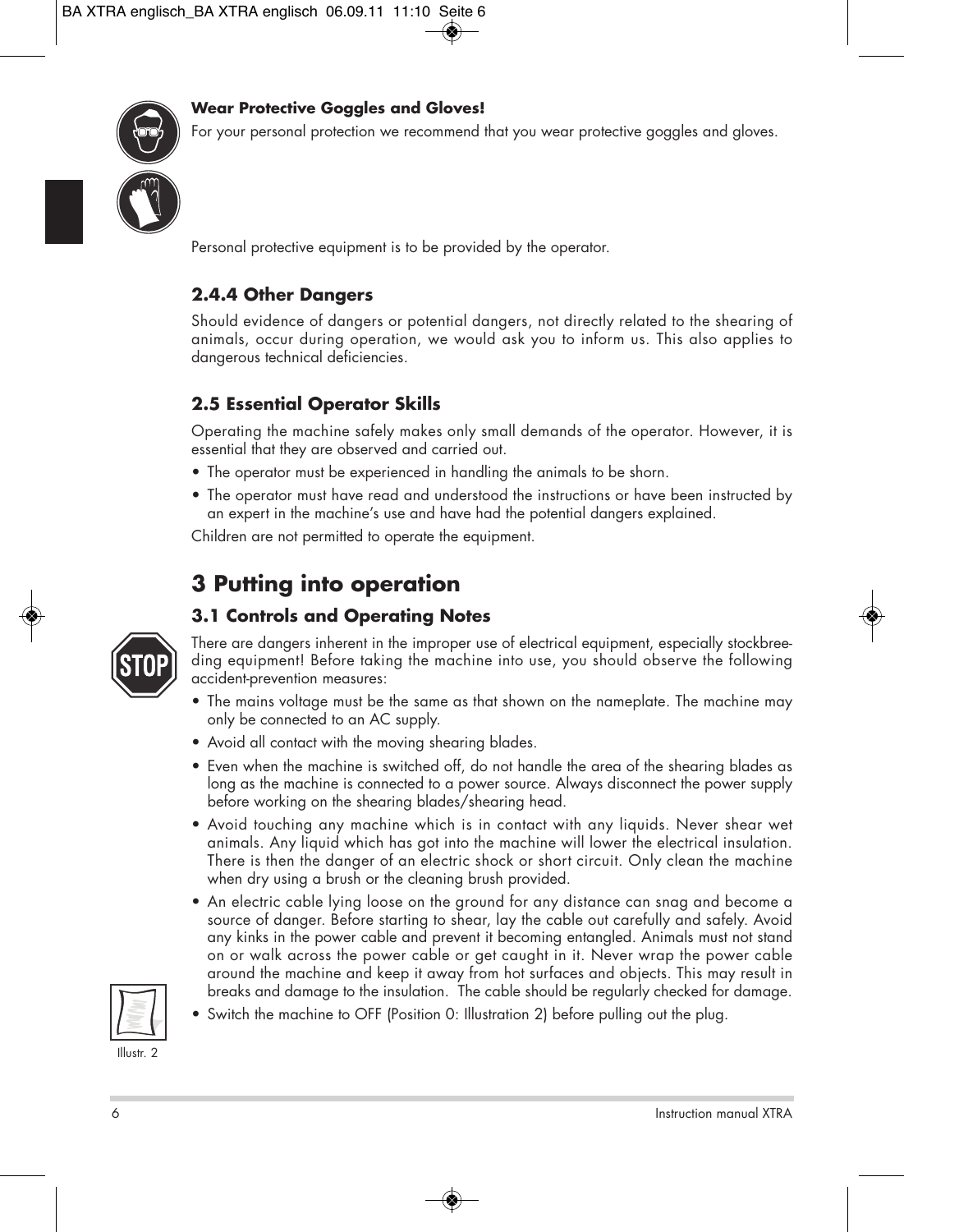- Only use original shearing blades. Do not use damaged shearing blades with blunt, missing or broken off teeth. Only work using sharp shearing blades, ground in a specialist workshop.
- We recommend you use a comb for no longer than an hour and a cutter for no longer than 15 minutes before you change them for a sharp comb and cutter.
- Look out for foreign bodies (wire, wood, etc.) in the fleece and remove them before beginning to shear.
- Wear suitable work clothes. Do not wear any loose fitting clothing or items of jewellery which could get caught up in moving machine parts. We would recommend in the strongest terms that protective goggles and ear protectors are worn.
- Never insert any object into any of the machine's apertures.
- Noise from the machine can worry animals. Considerable injury can be caused as a result of being kicked by an animal or being crushed by its body weight. Tether the animal securely, approach it from in front and switch the machine on within the animals' range of vision.
- Animals should only be shorn if unauthorised persons have been excluded from the shearing area.
- Only shear in well-ventilated spaces (dust) and never near objects or gases likely to explode.
- Generally, never plunge the clipper and clipperhead into liquids such as water, soapy water, diesel, petrol, etc. This may cause serious injury to mechanics and motor.



These safety notes must be complied with in all cases. It is recommended that a fault current safety plug always be used when working with electrical equipment.

## **3.2 Shearing Adjustment using the Tension Nut**

Before putting into operation, make adjustments as follows:



#### **Before shearing:**

With the machine switched off: ensure that the pressure yoke's carrier cone pins mesh precisely into the positioning holes in the cutter (Illustration 3, Item 2). Tighten the tension nut until resistance is first noticeable (Illustration 3, Item 1). Then tighten the tension nut a further 1/4 turn.



Start operating the shearing machine. Slacken off the tension nut (Illustration 7) until the shearing blades exert almost no more contact pressure (noise level rises).

**Caution!** If the tension nut is slackened off too much, the cutter can fly off causing injury.

Now tighten the tension nut slowly until the noise level becomes muffled and some resistance is detectable as you tighten the tension nut. The pressure should now be correctly set. Begin shearing. If it still does not cut properly you will have to add a little more tension.



#### **During shearing:**

The shearing system works with much less pressure having to be applied than with traditional sheep shearing machines. Care should be taken, therefore, to ensure that the blade tension is not set too high. Slightly adjust the blade tension from time to time during shearing (max. 1/4 turn).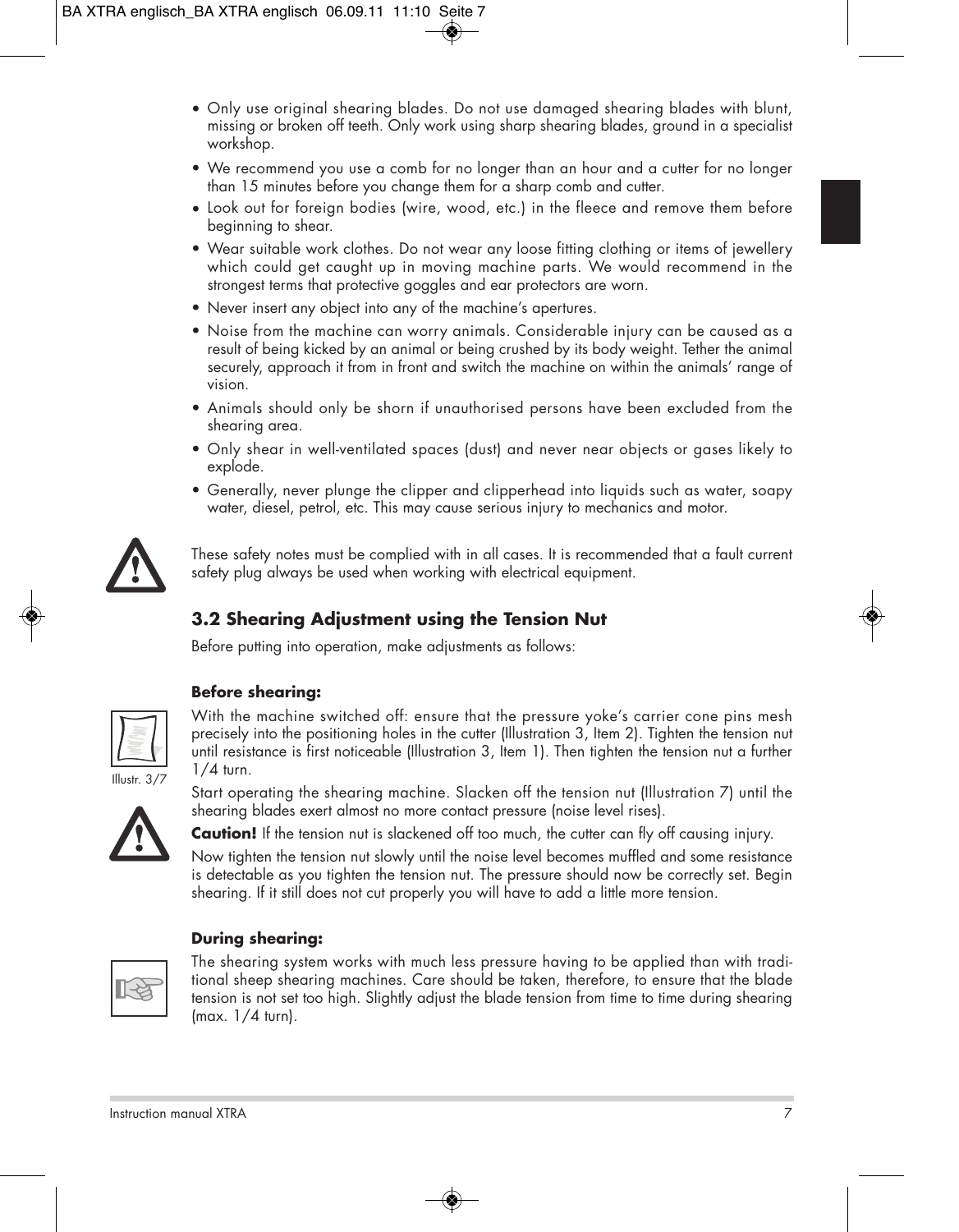Hair may collect between the shear blades, if the tension nut is insufficiently tightened at the start of shearing. This will have an adverse effect on further shearing progress or make it quite impossible. If this happens, the shear blades must be disassembled, cleaned, oiled and re-fitted as described at 4.2.

## **3.3 Lubrication**

#### **Before and During Shearing**



Illustr. 4+9

A thin layer of oil on the cutter and the comb plate (Illustration 4, Items  $1 + 3$ ) is essential for good shearing results and so as to increase the life of the machine and its shearing blades. All other moving parts in the shearing head must also be well-oiled. Place a few drops of oil on the shearing blades and pour some into the lubricating holes provided on the shearing head (Illustration 4, Items 2).

Only use our special oil or a paraffin oil meeting the ISO VG 15 specification. This oil is non-toxic and produces no irritation on contact with the skin or the mucous membranes. This paraffin oil degrades to some 20% after 21 days (CEC-L-33-T-82).



Poor lubrication is the most frequent cause of unsatisfactory shearing results. Inadequately oiled shearing blades will overheat, leading to reduced blade life.

The shearing blades and shearing head must be adequately lubricated during shearing (at least every 15 minutes) so that they do not run dry.



Illustr. 2

## **3.4 Switching On / Off**

There are two positions on the slide switch (Illustration 2 shows the 0 Position).

Position **I**: Machine switched on

Position **0**: Machine switched off

|--|

Always use the slide switch (Illustration 2) when switching the machine on and off. Check the switch position before plugging in the cable.

## **3.5 Malfunctions**

#### **Overload Protection Switch**



Illustr. 5

The overload protection switch protects the machine from non-permissible mechanical and thermal loads. If the overload protection switch button trips (the machine will stop), immediately switch the machine off with the slide switch as well (Illustration 2) (Position = 0). Reasons for the overload protection switch tripping are: faulty motor, blade tension too high, jammed shearing head, blocked air filter, etc.

Rectify the fault with the mains plug pulled out. The machine may be started up again after a few minutes by pressing in the overload protection button.

For other malfunctions, see also the malfunction list in Section 5, "Repairs".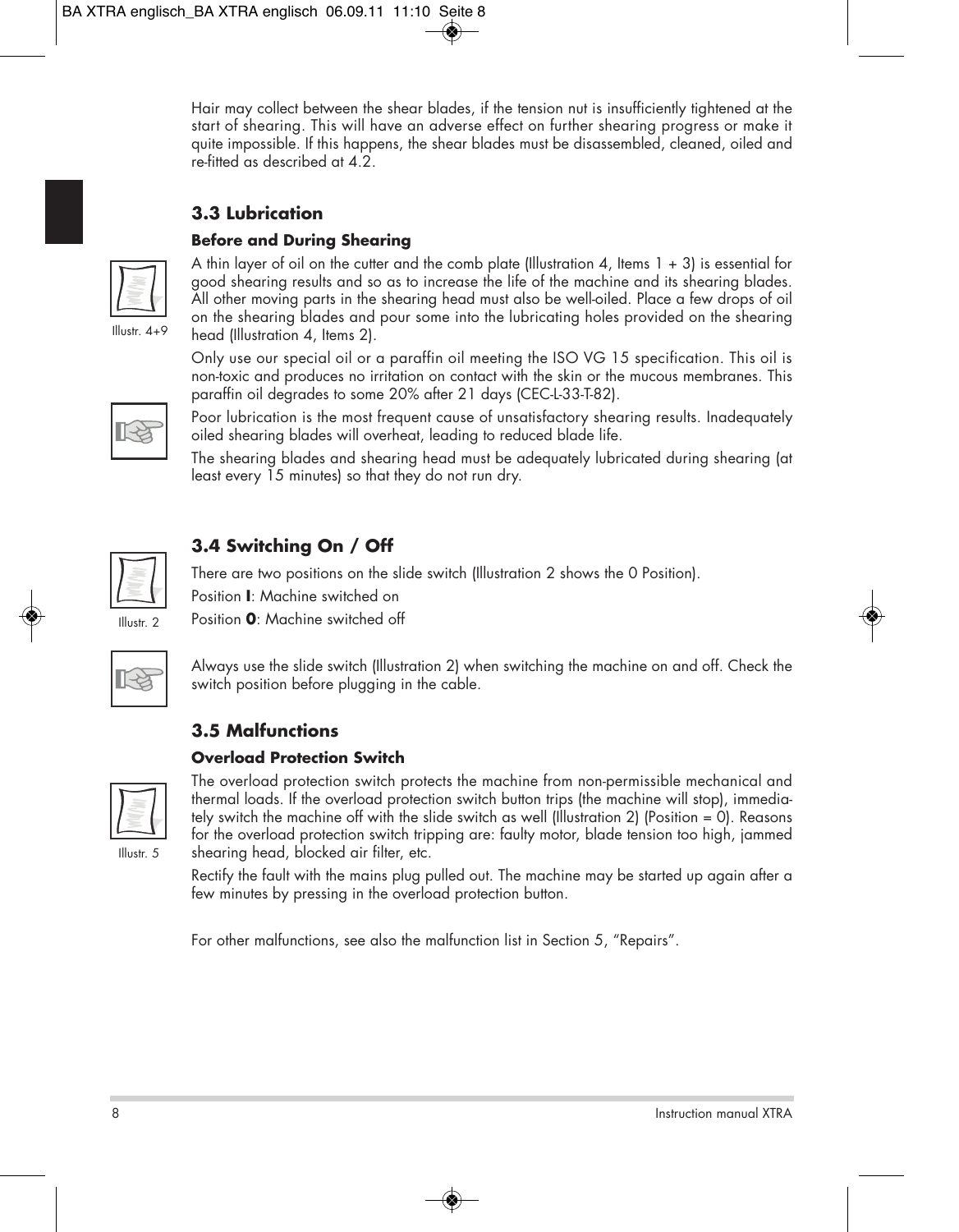## **4 Servicing**



Before starting any servicing work, disconnect the power supply; pull the plug out.

Even with the machine switched off, do not handle the area round the shearing blades as long as the machine is still connected to a power source. Whenever working on the shearing blades/shearing head, always first disconnect the power supply.

## **4.1 Cleaning**

#### **Cleaning the Shearing Head and Shearing Blades**

After shearing, remove all oil from the machine by rubbing it down with a dry cloth and carefully clean the shearing head and shearing blades with a dry brush. Then oil the parts to prevent rusting. Even the smallest rust spots on the blades can adversely affect shearing or make it completely impossible.



#### **4.2 Fitting the Shearing Blade**

A pair of shearing blades consists of a comb plate (Illustration 6, Item 2) and an cutter (Illustration 6, Item 1). When fitting the blades care should be taken to ensure that the correct surfaces come to rest against each other. The blades are fitted as follows:

Illustr. 6



Loosen the tension nut (Illustration 7) and place the machine on a hard surface so that the blade fixing screws lie uppermost. Slacken off the screws and remove both the old shearing blades.

Illustr. 7+8

Ensure that the new shearing blades are clean. Particular care should be taken to ensure that the ground surfaces are free of dirt; if not, even newly ground shearing blades will not shear satisfactorily.

Place the new cutter in the pressure yoke's carrier cones (Illustrations  $9 + 3$ , Item 2) and push the new comb plate between the loosened screws (Illustration 10). Now tighten the blade fixing screws until you can just move the new comb plate sideways by hand.

Now turn the machine over so that the tension nut is again uppermost.

Illustr. 9, 10, 11 What is now important is that you rest the blades against each other in such a way that the ground surface of the comb plate projects approx. 1.5 - 2.0 mm beyond the tips of the upper blade (Illustration 11).

Once you have adjusted the shearing blades, set the position of the comb plate and tighten up the blade fixing screws.

Check that the shearing blades have been correctly fitted and that the pressure yoke's carrier cones (Illustration 3, Item 2) are situated in the holes provided in the cutter. Now tighten up the tension nut until the cutter is pressed against the comb plate and you can feel a slight resistance.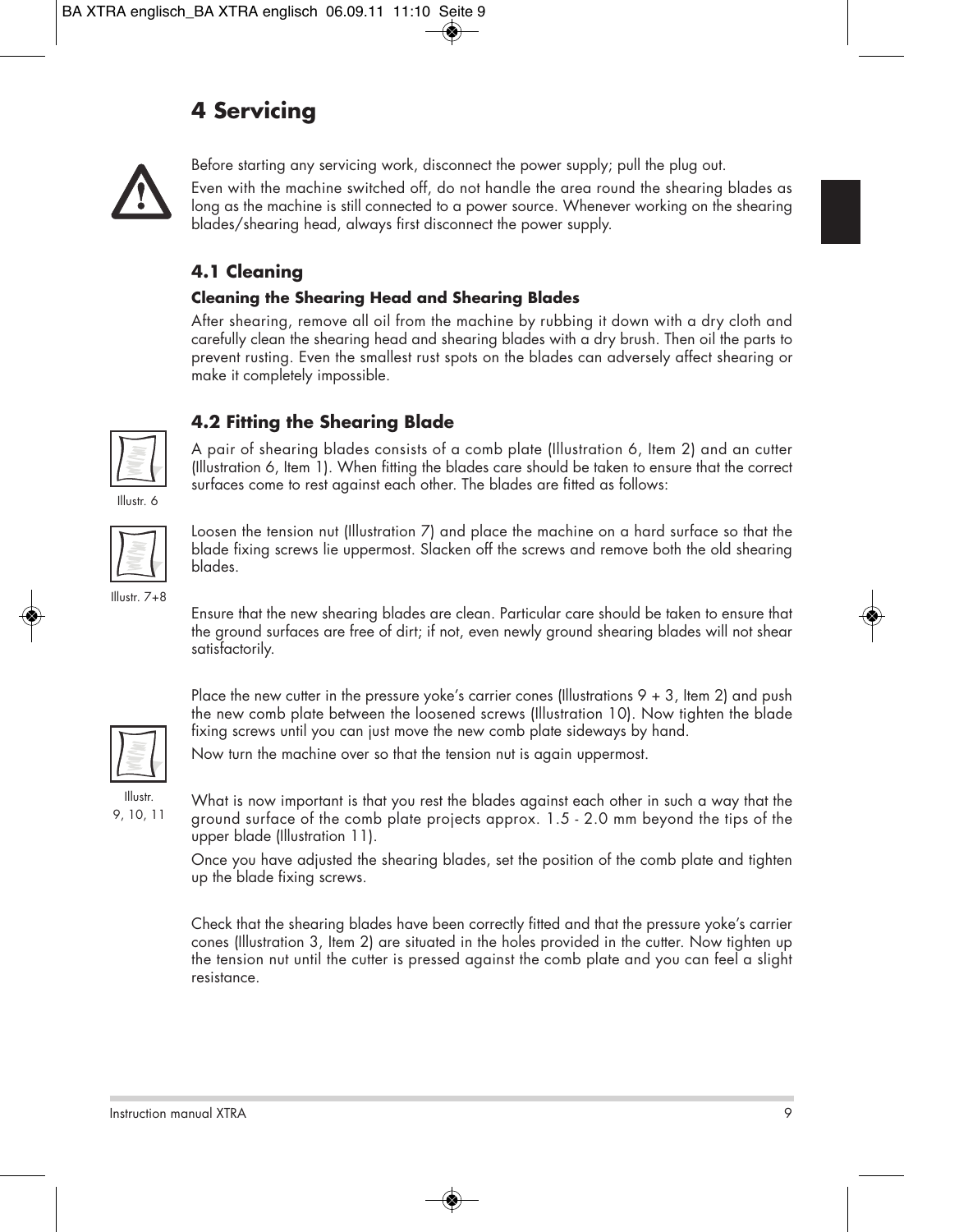## **4.3 Resharpening the Shearing Blades**

Only work with sharp shearing blades. Replace blunt blades or those with missing teeth. Proper resharpening can only be done with a special machine and by a trained technician contactable through your service centre.

## **4.4 Cleaning the Air Filter**



The air filter element is found on the underside of the motor section of the machine. The air filter element can be removed from the machine for cleaning. Regularly cleaning the element with a dry brush is essential. When cleaning the air filter, take care that no foreign bodies get into the machine.

The machine must never be operated without the air filter element!

## **4.5 Changing the Shearing Head (Option)**

To change the shearing head from "Sheep" to "Cattle" or vice-versa, loosen both head screws. Remove one head and fit the other (Grease cog wheel, Illustration 1, Item 8, if necessary). Re-tighten both screws.

Illustr. 13



**4.6 Storing the Shearing Machine**

Only store the shearing machine in a dry place and in the case supplied. Do not switch on the machine if you suspect any liquid has got into it. There is then a risk of an electric shock or short circuit. Hand the shearing machine into a service centre.



Make it a habit to store the machine between use, stor it well-cleaned, oiled and with tension slackened off, in its storage case, in a clean, dry place, out of the reach of children.

Illustr. 14

## **5 Repairs**

This product has been developed and assembled using the best individual components available. It is designed to give longevity and high performance. If spare parts are used during the life of this product, please ensure that they are genuine Heiniger parts. Failure to use genuine Heiniger spares may reduce the performance of this precision engineered product and will void any warranty claim.

#### **5.1 Introduction**

Actions to be taken to rectify malfunctions are indicated in the "Rectification" column of the malfunction lists. Those rectification notes printed on a dark background may only be carried out by an authorised service centre.

Details of authorised service centres are to be found at the end in the "Contact Addresses" section.



#### **5.2 Malfunction Lists**

Contact an authorised service centre in the event of malfunctions not contained in these instructions.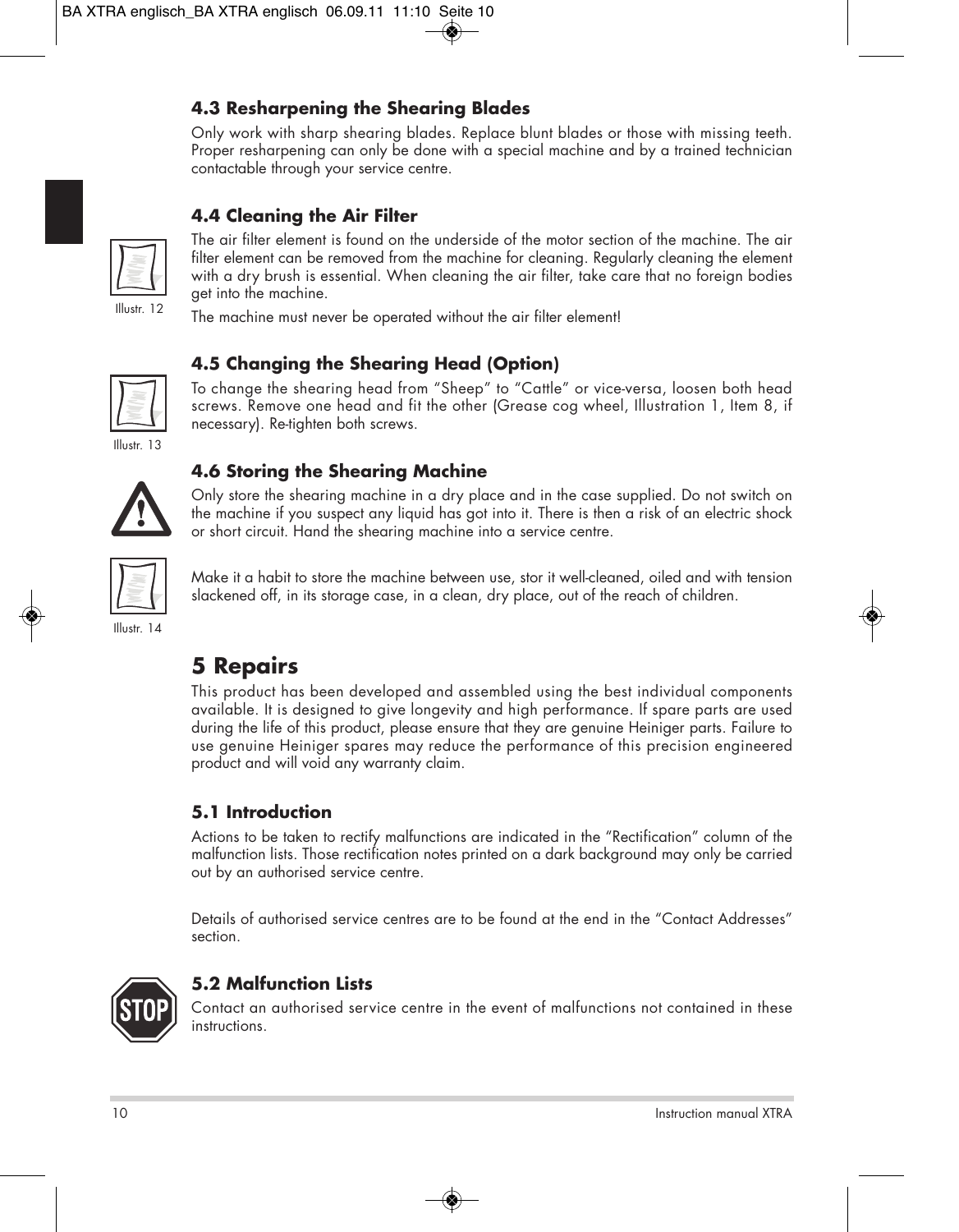#### **Sheep Shearing Head**

| <b>MALFUNCTION</b>                                       | <b>CAUSE</b>                                                           | <b>RECTIFICATION</b>                                                                                                      |
|----------------------------------------------------------|------------------------------------------------------------------------|---------------------------------------------------------------------------------------------------------------------------|
|                                                          | Tension link broken                                                    | Have tension link replaced                                                                                                |
| Cutter does not move across its<br>whole running surface | Crank spindle and/or crank<br>roller and/or swiveling fork<br>worn out | Have crank spindle and/or<br>crank roller and/or swiveling<br>fork replaced                                               |
|                                                          | Bearings badly worn                                                    | Have bearings replaced                                                                                                    |
|                                                          | Faulty cogwheel, Z30 black<br>(Illustration 1, Item 8)                 | Replace cogwheel                                                                                                          |
| Cutter does not move                                     | Faulty reduction gear in the<br>motor section                          | Have reduction gear replaced                                                                                              |
|                                                          | Crank spindle broken or bent                                           | Have crank spindle replaced                                                                                               |
|                                                          | Crank roller missing                                                   | Have crank roller replaced                                                                                                |
| Tension nut slackens off by                              | Tension lock spring missing<br>(Illustration 1, Item 4)                | Replace tension lock spring<br>and fit it so that the tension nut<br>turns easily to tighten but drag<br>in off direction |
| itself                                                   | Loose lid bush                                                         | Use 'Loctite' or similar<br>adhesive product to glue lid<br>hush                                                          |
|                                                          | Tension link is broken                                                 | Have tension spring replaced                                                                                              |
|                                                          | Sliding sleeve missing<br>(Illustration 1, Item 6)                     | Replace sliding sleeve                                                                                                    |
| Sufficient pressure cannot be<br>applied to the cutter   | Sliding sleeve is worn down<br>(Illustration 1, Item 6)                | Replace sliding sleeve                                                                                                    |
|                                                          | Swiveling fork is worn down<br>on top                                  | Have swiveling fork replaced                                                                                              |
|                                                          | Pressure yokes are worn down<br>(Illustration 1, Item 2)               | Have pressure yokes replaced                                                                                              |
| Pressure yokes fall out                                  | Securing lugs on tension link<br>spring                                | Have tension link spring<br>replaced                                                                                      |
|                                                          | Comb and cutter blades are<br>blunt                                    | Have resharpened with<br>approx. 20 um negative<br>crown                                                                  |
| Poor cutting                                             | Shearing blade tension too<br>low                                      | Increase pressure by tightening<br>the tension nut<br>(Illustration 3, Item 1)                                            |
|                                                          | Blades were not properly<br>sharpened                                  | Have resharpened with<br>approx. 20 µm negative<br>crown                                                                  |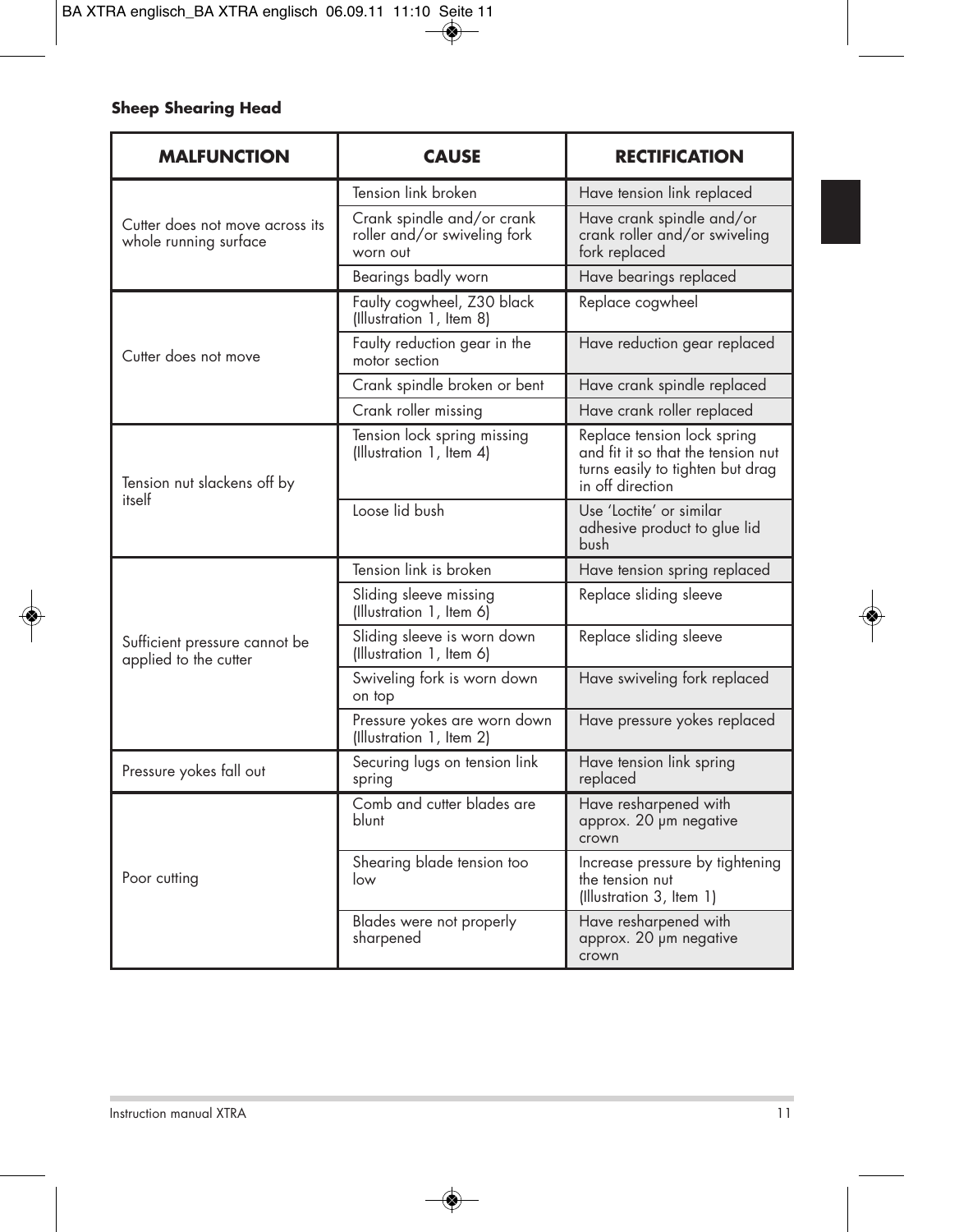#### **Sheep Shearing Head**

| <b>MALFUNCTION</b>          | <b>CAUSE</b>                                                   | <b>RECTIFICATION</b>                                                                            |  |
|-----------------------------|----------------------------------------------------------------|-------------------------------------------------------------------------------------------------|--|
|                             | Comb plate wrongly fitted                                      | Readjust the upper blade 1.5<br>mm backwards in relation to<br>the comb plate (Illustration 11) |  |
| Does not cut                | Crank roller missing<br>(Illustration 1, Item 25)              | Have crank roller replaced                                                                      |  |
|                             | Cogwheel and/or reducing<br>gear faulty                        | Replace cogwheel                                                                                |  |
|                             | (Illustration 1, Item 8)                                       | Have reducing gear replaced                                                                     |  |
|                             | Shearing head worn out (Illust-<br>ration 1, Item 23)          | see Section 1-4                                                                                 |  |
|                             | Shearing tension too high                                      | Reduce shearing tension and<br>have blades resharpened if<br>necessary                          |  |
| Shearing head gets very hot | No lubricant film on crank<br>roller (Illustration 1, Item 25) | Oil crank roller                                                                                |  |
|                             | No grease on sliding sleeve<br>(Illustration 1, Item 6)        | Grease sliding sleeve                                                                           |  |
|                             | Bearings are worn out                                          | Have bearings replaced                                                                          |  |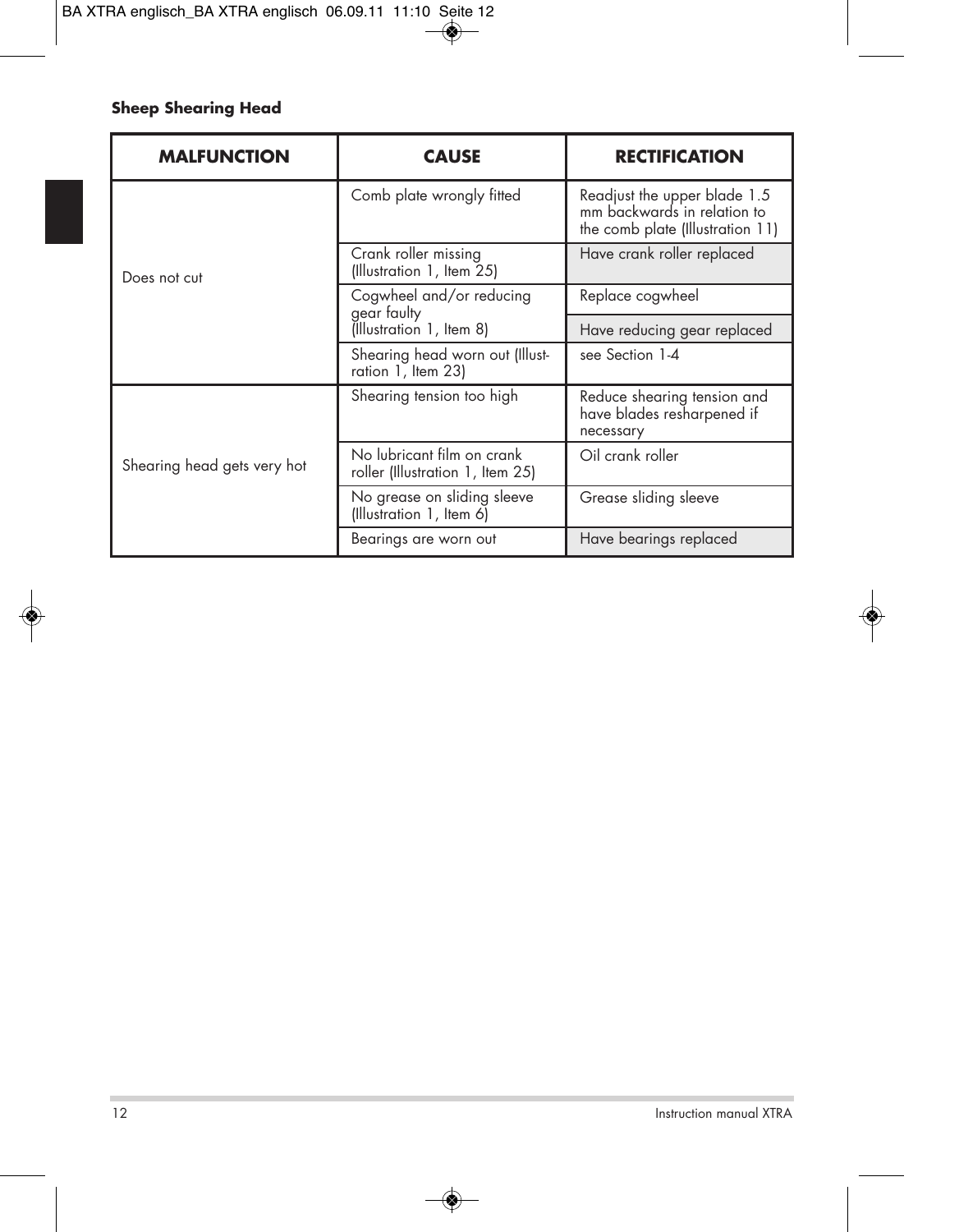#### **Motor Section**

| <b>MALFUNCTION</b>                                                  | <b>CAUSE</b>                                                                       | <b>RECTIFICATION</b>                                                                                                                                                          |
|---------------------------------------------------------------------|------------------------------------------------------------------------------------|-------------------------------------------------------------------------------------------------------------------------------------------------------------------------------|
|                                                                     | No power                                                                           | Check lead and fuse                                                                                                                                                           |
| Motor does not run                                                  | Faulty cable                                                                       | Have it checked and changed by<br>service centre                                                                                                                              |
|                                                                     | Faulty switch or motor                                                             | Have it repaired by service centre                                                                                                                                            |
|                                                                     | Overload protection switch<br>tripped out                                          | Push in (Illustration 5)                                                                                                                                                      |
|                                                                     | Blades jammed (Illustration 6)                                                     | Remove jam                                                                                                                                                                    |
|                                                                     | Air filter blocked (Illustration 12)                                               | Clean or replace air filter                                                                                                                                                   |
| Overload protection switch<br>constantly trips out (Illustration 5) | Faulty rotor or stator                                                             | Have rotor/stator replaced                                                                                                                                                    |
|                                                                     | Faulty over-current protection<br>switch                                           | Have overload protection switch<br>replaced                                                                                                                                   |
| Motor runs very slowly                                              | Carbon brushes worn down                                                           | Have carbon brushes replaced by<br>service centre                                                                                                                             |
|                                                                     | Rotor or stator are defective                                                      | Have rotor and/or stator<br>replaced                                                                                                                                          |
|                                                                     | Air filter is blocked; air can no<br>longer circulate<br>(Illustration 1, Item 28) | Remove air filter and clean with<br>brush or replace filter                                                                                                                   |
| Motor section gets warm                                             | Shearing tension too high                                                          | Do not tighten pressure the<br>shearing pressure adjustment<br>head so much (Illustration 7). If<br>the blades still do not cut, they<br>should be resharpened or<br>replaced |
|                                                                     | Faulty bearings (cleaning fluid<br>has damaged bearings)                           | Have bearings replaced                                                                                                                                                        |
| Motor section whistles loudly                                       | Reducing gear and shafts have<br>no lubricant                                      | Have reducing gear and shaft<br>lubricated                                                                                                                                    |
| Motor vibrates                                                      | Rotor runs untrue (caused by<br>sharp knock)                                       | Have rotor replaced                                                                                                                                                           |
|                                                                     | Bearings are worn out                                                              | Have bearings replaced                                                                                                                                                        |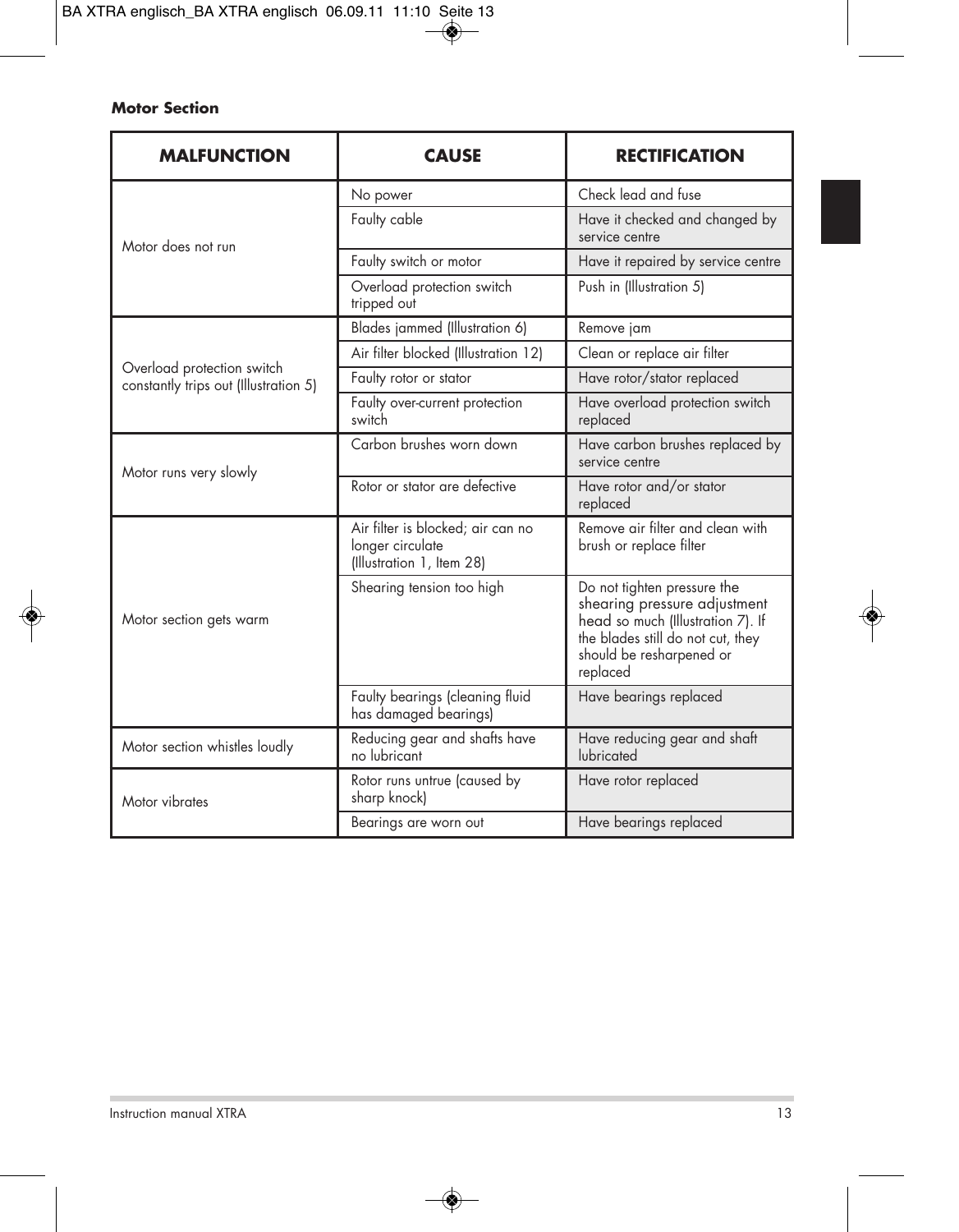## **6 Environmental Protection and Disposal**

## **6.1 Introduction**

The owner has a duty to dispose of the shearing blades as well as of the shearing machine properly at the end of its service life. Please observe your relevant national regulations.

## **6.2 Material Categories**

Please hand the machine to a service centre or to a specialist electrical dealer in your vicinity for disassembly.

| Material        | contained in items from Illustration 1a                          |
|-----------------|------------------------------------------------------------------|
| Rubber          | 18 / 19                                                          |
| Polyamide       | 8/27/28                                                          |
| Iron/Steel      | 1/2/3/4/5/6/7/8/9/10/11/12/21/22/<br>24 / 25 / 26 / 28 / 29 / 30 |
| Copper          | 11/12/17/19                                                      |
| <b>Brass</b>    | 13/15/17/27                                                      |
| Aluminium       | 23                                                               |
| Other materials | 9/10/13/14/15/17/30                                              |

## **7 Contact Addresses**

Your purchasing point or the company shown on your guarantee certificate are authorised service centres or refer to the nearest service centre in your area.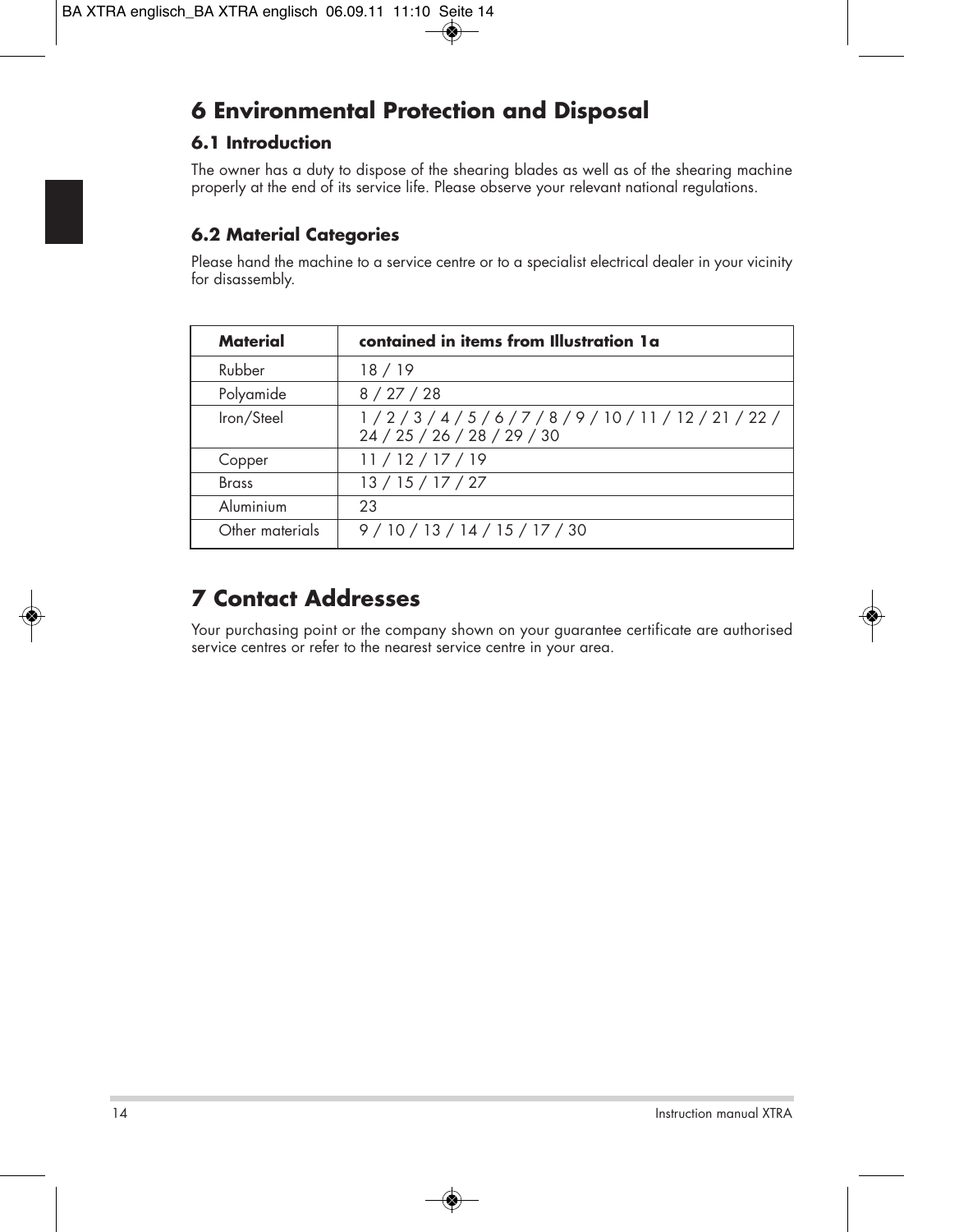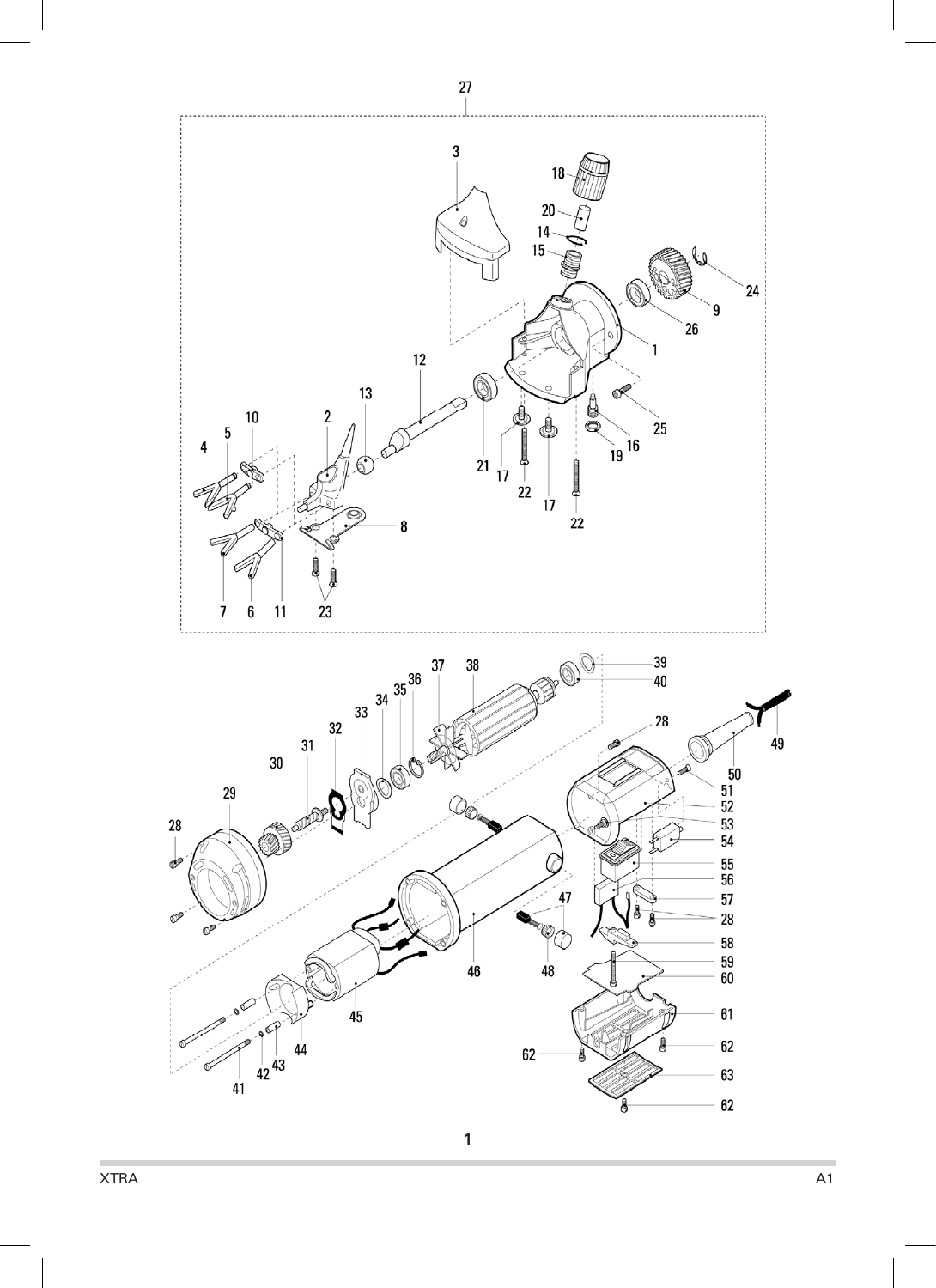

**1a**







**3**



**6**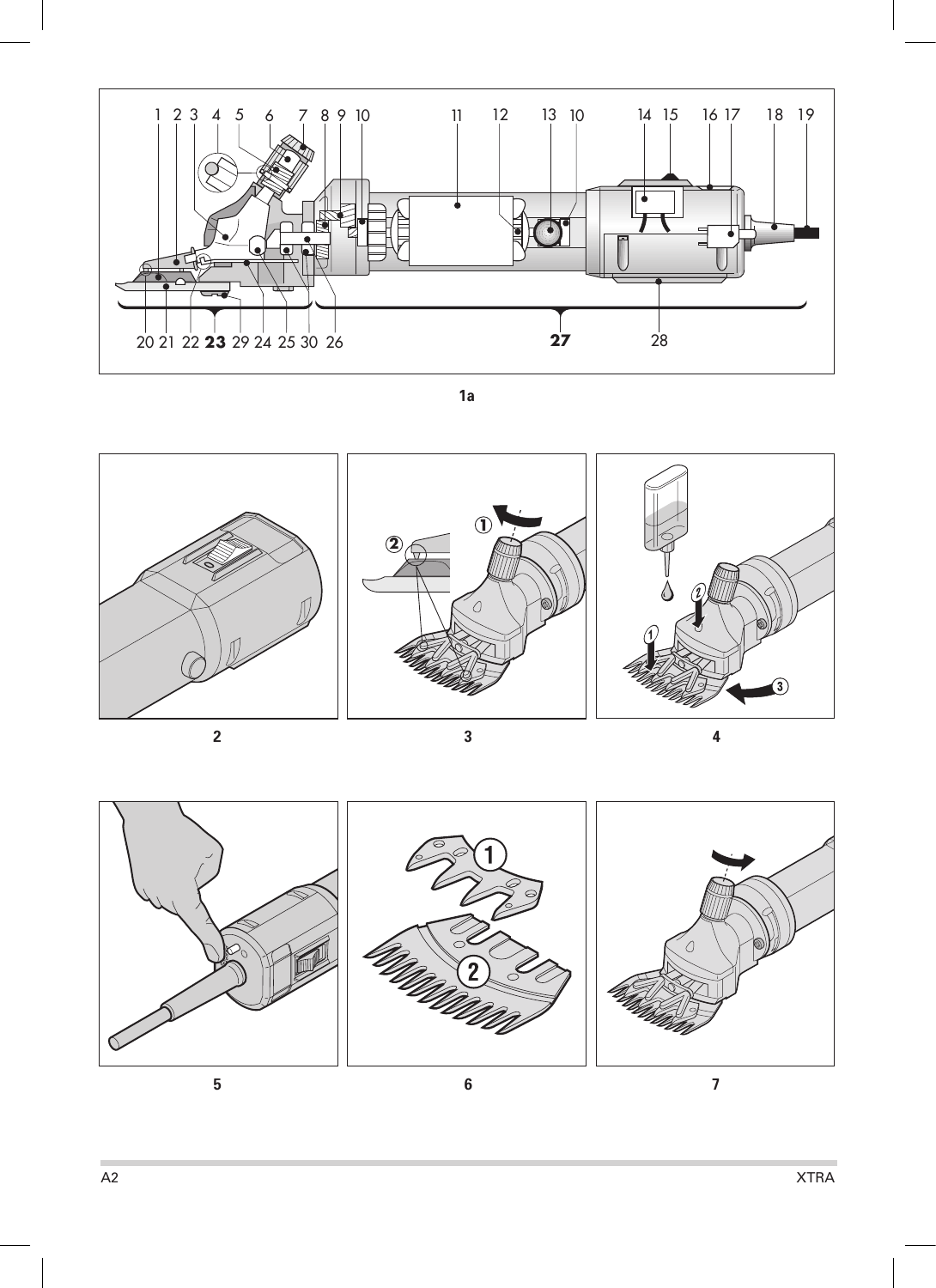

 $1,5-2,0$  mm







XTRA A3